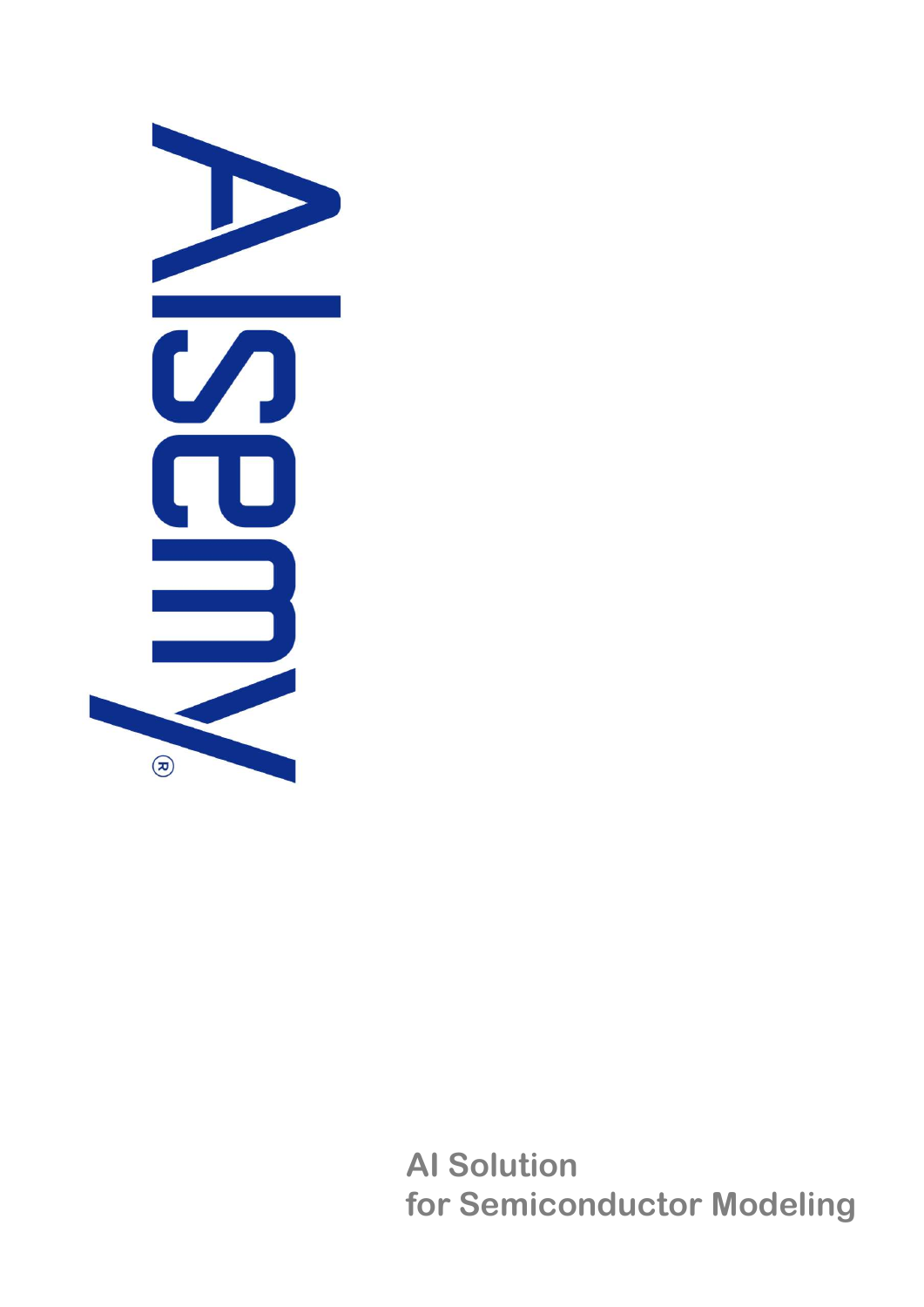## BACKGROUND



## devices.

**Follows is a strategy in the device results in the device results in the device results in the device results in the desired gain at the circuit level, the gain at the circuit gain at the device results in the device resu bevice**<br> **bridge between the fabric compact models allow circuit-level evaluation of novel<br>
devices.<br>
When you come up with a brilliant idea for a novel device, you first confirm<br>
the gain at the device-level by actually** Fraction Circuit<br>
Technology<br>
• Device compact models allow circuit-level evaluation of novel<br>
devices.<br>
When you come up with a brilliant idea for a novel device, you first confirm<br>
the gain at the device-level by actuall **Example 12**<br>
• Device compact models allow circuit-level evaluatevices.<br>
When you come up with a brilliant idea for a novel device,<br>
the gain at the device-level by actually fabricating the device-<br>
(Technology Computer-A ● Device compact models allow circuit-level evaluation of novel<br>devices.<br>When you come up with a brilliant idea for a novel device, you first confirm<br>the gain at the device-level by actually fabricating the device or by **Device compact models allow circuit-level evaluation of novel<br>devices.**<br>Then you come up with a brilliant idea for a novel device, you first confirm<br>equin at the device-level by actually fabricating the device or by TCAD<br> Device compact models allow circuit-level evaluation of<br>devices.<br>
Then you come up with a brilliant idea for a novel device, you first c<br>
be gain at the device-level by actually fabricating the device or by<br>
gain at the de When you come up with a brilliant idea for a novel device, you first confirm<br>
the gian at the device-level by actually fabricating the device or by TCAD<br>
Technology Computer-Aided Design) simulation. The important question When you come up with a brilliant idea for a novel device, you first confirm<br>the gain at the device-level by actually fabricating the device or by TCAD<br>(Technology Computer-Aided Design) simulation. The important question Well ry of Communications in a binanct deal of a involve level, you has comming the device from the device-level by actually fabricating the device or by TCAD (Technology Computer-Aided Design) simulation. The important qu

In a the device-level by a cudany and theore or by Computer. The ignal at the circuit level,<br>(Technology Computer-Aided Design) simulation. The important question that<br>follows is whether this device results in the desired (reclinionly) compute--xined bestign) simulation. The imploriant question tract follows is whether this device results in the desired gain at the circuit level, where it will actually be used in a product. Device compact m Now is where it in structure in the uses the more than the contract between the fabrical person in the compact models act as a bridge between the fabricated or simulated device and the circuit simulations, enabling circuit where it will acutatury be used in a ploutout. Devive compact into uses out as a<br>bridge between the fabricated or simulated device and the circuit simulations,<br>enabling circuit simulations with the behavior of the novel de broady enter the radiotect of simulated device and the circuit simulations, enabling circuit simulations with the behavior of the novel device reflected in the model.<br>
• Physics-based analytical models, the most widely use **• Physics-based analytical models, the most widely use today, not only take months to years to develop but limited in accuracy.**<br>To model a novel device, it can take **months to years** by test to model a novel device, it c

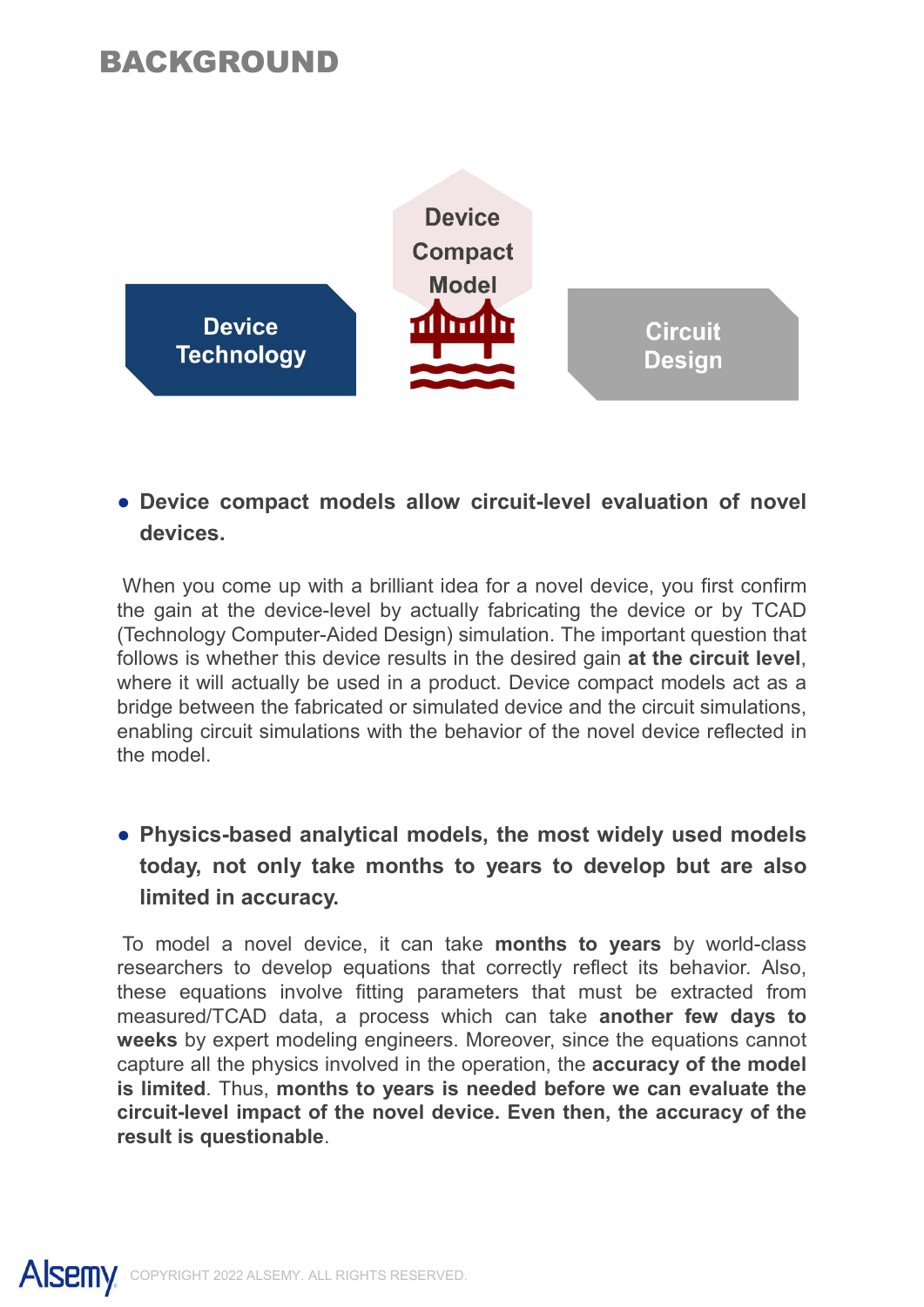# **OUR TECHNOLOGY<br>Fast & Accurate Semiconductor Device Modeling<br>Using Artificial Neural Network Based Neural Compact Mode** Fast & Accurate Semiconductor Device Modeling Using Artificial Neural Network Based Neural Compact Models



• Neural compact model is automatically generated from data,<br>allowing fast and accurate modeling.<br>An artificial neural network (ANN) can approximate any function, so neural<br>compact models using ANN can replace physics-base **Example 12** and a coural modelling.<br> **Example 12** and a coural modelling.<br>
The artificial neural network (ANN) can approximate any function, so neural<br>
matricial neural network (ANN) can approximate any function, so neura and a matificial neural experimentation in a matificial neural entwork (ANN) can approximate any function, so neural<br>e ANN is trained with measured/TCAD data, after which the desired output<br>lue (e.g. current) is inferenced voltages<br>
(e.g. V<sub>OS</sub>, V<sub>OS</sub>)<br>
Parameters<br>
(e.g. W, L, T)<br> **e.g. W, L, T)**<br> **e.g. W, L, T)**<br> **e.g. W, L, T)**<br> **e.g. W, L, T)**<br> **e.g. W, L, T)**<br> **e.g. W, L, T)**<br> **e.g. W, L, T)**<br> **e.g. W, L, T)**<br> **e.g. W, L, T)**<br> **e.g. W,** Training for simple data regression can be done in the order of hours or less, **and inference in the order of seconds or less.** (e.g.  $I_D$ )<br> **e.g.** W, L, T)<br> **e.g.** W, L, T)<br> **e.g.** Interficial neural network (ANN) can approximate any function, so neural<br>
compact models using ANN can replace physics **Example 19.** We set the automatically generated from data, allowing fast and accurate modeling.<br>An artificial neural network (ANN) can approximate any function, so neural compact models using ANN can replace physics-based • Neural compact model is automatically generated from data,<br>allowing fast and accurate modeling.<br>An artificial neural network (ANN) can approximate any function, so neural<br>compact models using ANN can replace physics-base **• Neural compact model is automatically generated from data, allowing fast and accurate modeling.**<br>An artificial neural network (ANN) can approximate any function, so neural compact models using ANN can replace physics-ba compact models using ANN can replace physics-based analytical models.<br>The ANN is trained with measured/TCAD data, after which the desired output<br>value (e.g. current) is inferenced depending on the input value (e.g. bias<br>vo The ANN is trained with measured/TCAD data, after which the desired output<br>voltages, current) is inferenced depending on the input value (e.g. bias<br>voltages, temperature). Model generation time is drastically reduced.<br>Trai value (e.g. current) is inferenced depending on the input value (e.g. bias<br>voltages, temperature). Model generation time is drastically reduced.<br>Training for simple data regression can be done in the order of hours or less voltages, temperature). Model generation time is drastically reduced.<br>Training for simple data regression can be done in the order of hours or less.<br>and inference in the order of seconds or less. Also, since it is data-bas

Training for simple data regression can be done in the order of hours or less,<br>and inference in the order of seconds or less. Also, since it is data-based, the<br>model can be very accurate, automatically involving all the ph and inference in the order of seconds or less. Also, since it is data-based, the model can be **very accurate**, automatically involving all the physics involved.<br>Thus, if device-level measured/TCAD data is available, **circu**